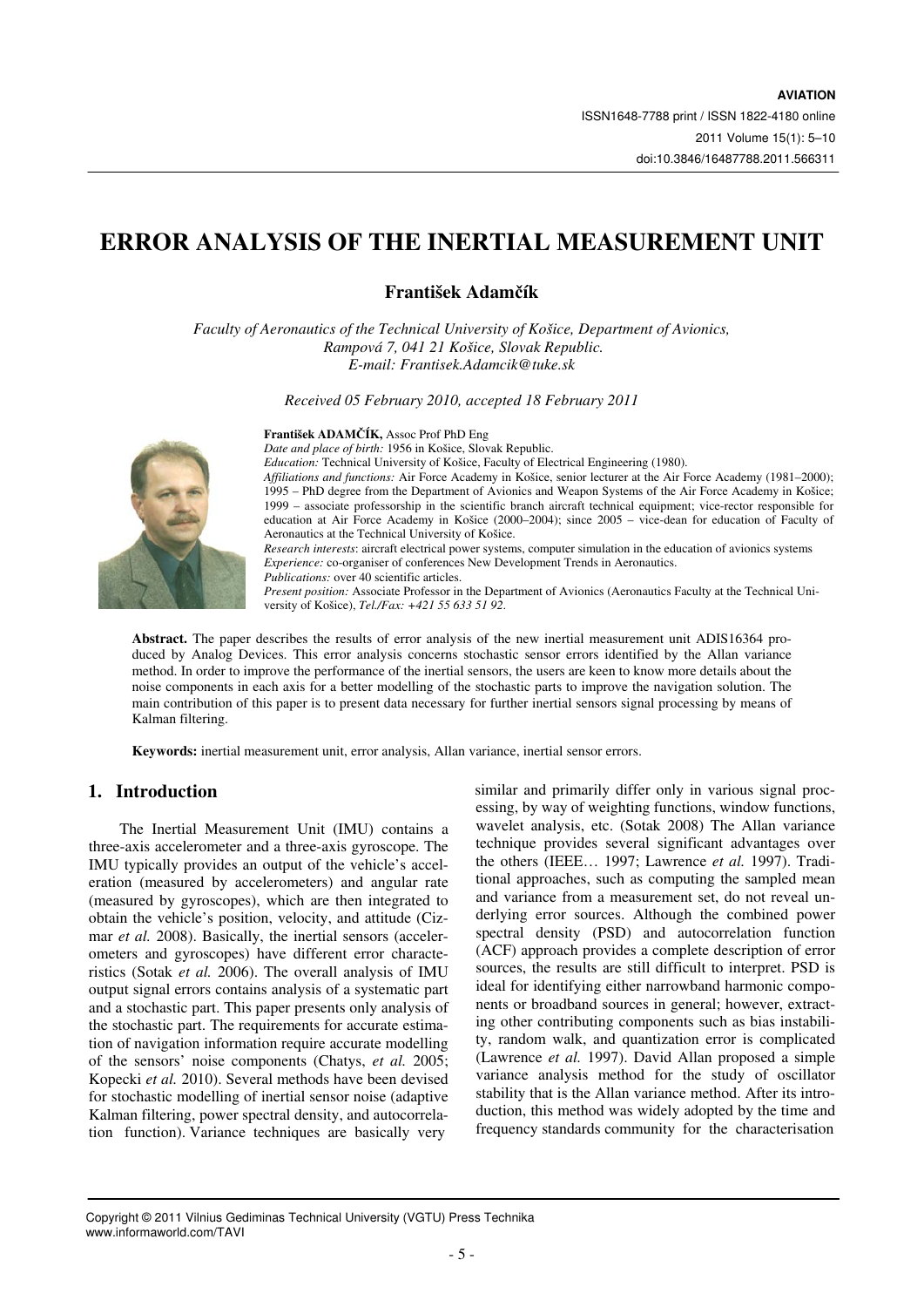of phase and frequency instability of precision oscillators (Hou 2004). It can be used to determine the character of the underlying random processes that give rise to data noise. As such, it helps identify the source of a given noise term in the data. Allan variance is a method of representing root mean square (rms) random drift error as a function of average time (IEEE… 1997). It is simple to compute, much better than having a single rms drift number to apply to a system error analysis, and relatively simple to interpret and understand. The Allan variance method can be used to determine the character of the underlying random processes that give rise to data noise (Hou 2004). This technique can be used to characterise various types of noise terms in the inertial sensor data by performing certain operations on the entire length of data. Its most useful application is in the specification and estimation of random drift coefficients in a previously formulated model equation. In the Allan variance method of data analysis, the uncertainty in the data is assumed to be generated by noise sources of specific character. The magnitude of each noise source covariance is then estimated from the data (Lawrence *et al.* 1997). Typical Allan variance sample plots are shown in figure 1. The error sources of interest have slopes between  $\pm 1$ , and these slopes identify the different contributing sources of the accelerometer or angular rate sensor noise (Sotak 2008). Each component is given by a typical correlation time according to appropriate scales. It is important to mention that the error sources considered as the most important ones are in practice usually only the random walk, the bias instability, and the correlated noise (Sotak 2009). Therefore, the parameters of these error sources are sufficient output of the Allan variance analysis. Allan variance analysis is a time domain technique that has been accepted as an IEEE standard (IEEE… 1997).

### **2. Description of Allan variance analysis**

Let us take *n* measured data by inertial measurement unit (for simplicity consider only one inertial sensor for instance gyroscope *X*; let us denote it by the symbol  $\omega^x$ where  $\omega$  represents the part of angular rate vector of the body frame with respect to the inertial frame projected to the *x* axis of body frame). Data was taken at a rate of  $f<sub>s</sub>$ samples per seconds. Denote it with  $\omega^{x[1]}, \omega^{x[2]}, \ldots, \omega^{x[n]}$ and choose *m* samples from the measured data. This set of samples will be called cluster and denoted as *k*, where number of all clusters is *K*=*n*/*m*. It can be written by

$$
\underbrace{\omega^{x[1]}, \omega^{x[2]}, \cdots, \omega^{x[m]} }_{k=1}, \underbrace{\omega^{x[m+1]}, \cdots, \omega^{x[2m]} }_{k=2},
$$
\n
$$
\underbrace{\omega^{x[n-m]}, \cdots, \omega^{x[n]}}_{k=k}
$$
\n(1)

Next calculate the average for each cluster

$$
\overline{\omega}^{x[k]}(m) = \frac{1}{m} \sum_{i=1}^{m} \omega^{x[(k-1)m+i]}
$$
 (2)

where *k=1,2,3,...K*

and then calculate Allan variance from the cluster averages

$$
\sigma^{2}\left(\tau_{m}\right) \equiv \frac{1}{2}\left\langle \left(\overline{\omega}^{x[k+1]}(m) - \overline{\omega}^{x[k]}(m)\right)^{2} \right\rangle \tag{3}
$$

$$
\sigma^{2}\left(\tau_{m}\right) \approx \frac{1}{2\left(K-1\right)}\sum_{k=1}^{K-1} \left(\overline{\omega}^{x[k+1]}\left(m\right)-\overline{\omega}^{x[k]}\left(m\right)\right)^{2} \quad (4)
$$



**Fig. 1.** Sample plot of Allan variance analysis results (Sotak 2009; Sotak 2008)

where  $k=1,2,3,...K$ , where  $\langle \rangle$  denotes ensemble average and  $\tau_m = m_f$  is averaged period (or specified correlation time) for which the value of the Allan variance has been calculated (Lawrence *et al.* 1997).

The accuracy in the estimate of the Allan deviation (it means square root of the Allan variance) increases with an additional number of cluster averages *K*. The accuracy of the calculation of Allan deviation  $(1 \sigma)$  for *K* cluster averages is given by (Lawrence *et al.* 1997; Allan *et al*. 1997).

$$
error \% = \frac{100}{\sqrt{2(K-1)}}\tag{5}
$$

In order to show the relation of Allan variance and noise source characterization, it is necessary to express the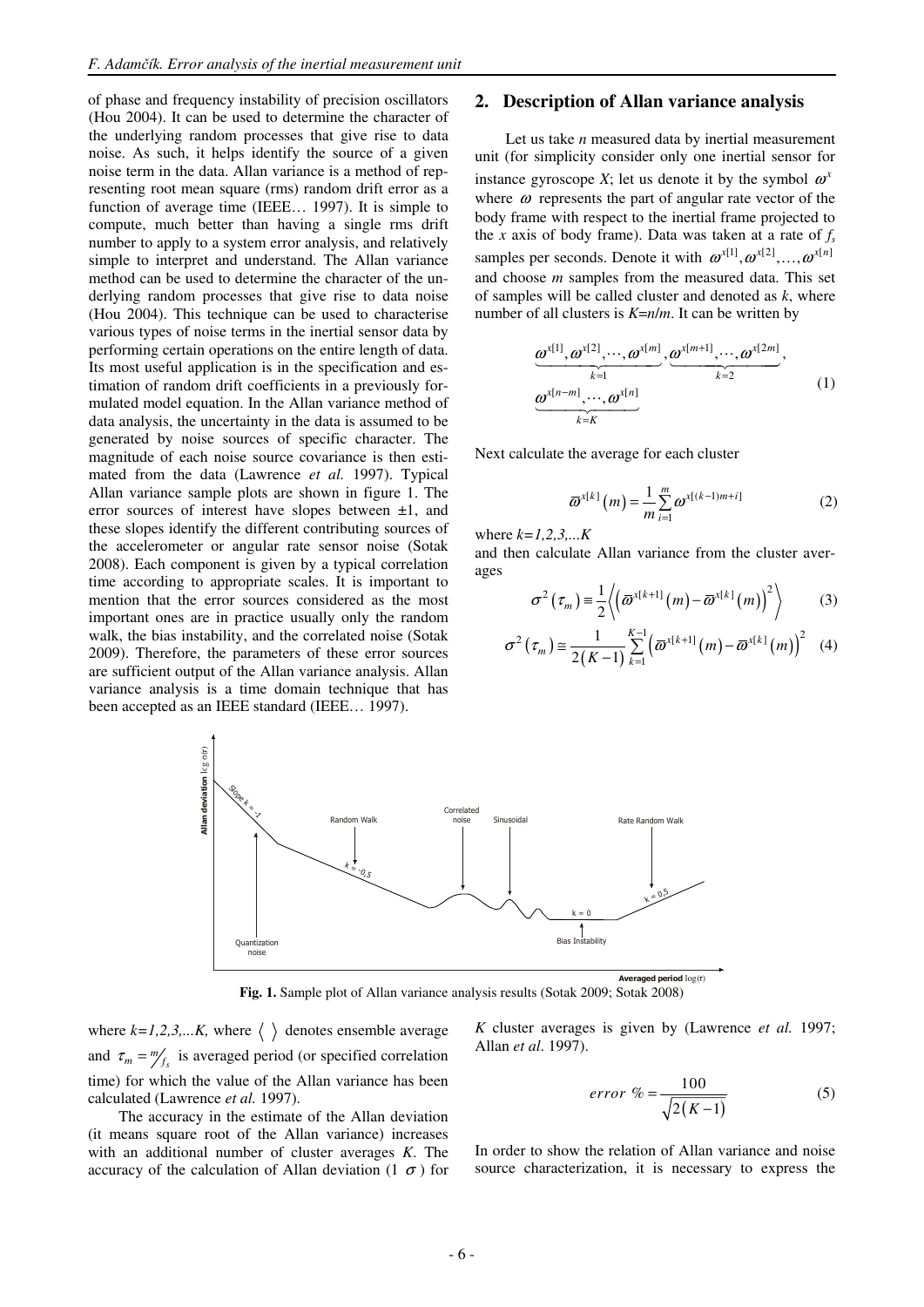Allan variance in the frequency domain (IEEE… 1997). The proof can be summarised as:

$$
\sigma_{\Omega}^{2}(\tau) = 4\int_{0}^{\infty} S_{\Omega}(f) \frac{\sin^{4}(\pi f\tau)}{(\pi f\tau)^{2}} df
$$
 (6)

where  $S_{\Omega}(f)$  is PSD of the measured angular rate or acceleration noise data and *f* is the frequency.

#### **3. Stochastic sensor error analysis**

The proposed Allan variance method was applied to real data collected from the new IMU ADIS16364. The ADIS16364 iSensor is a complete inertial system that includes a tri-axis gyroscope and tri-axis accelerometer (ADIS16364…). Each sensor in the ADIS16364 combines industry-leading iMEMS technology with signal conditioning that optimises dynamic performance. The factory calibration characterises each sensor for sensitivity, bias, alignment, and linear acceleration (gyro bias). As a result, each sensor has its own dynamic compensation formulas that provide accurate sensor measurements over a temperature range of −20°C to +70°C. The ADIS16364 provides a simple, cost-effective method for integrating accurate, multi-axis, inertial sensing into industrial systems, especially when compared with the complexity and investment associated with discrete designs.

All necessary motion testing and calibration are part of the production process at the factory, greatly reducing system integration time. Tight orthogonal alignment simplifies inertial frame alignment in navigation systems. An improved SPI interface and register structure provide faster data collection and configuration control. This compact module is approximately 23 mm  $\times$  23 mm  $\times$  23 mm and provides a flexible connector interface, which enables multiple mounting orientation options, see figure 2. A functional block diagram of ADIS16364 is illustrated in figure 3.



**Fig. 2.** ADIS16364BMLZ

### *BASIC SPECIFICATIONS OF ADIS16364*

**GYROSCOPES** Dynamic Range ±350°/sec or  $\pm 150^{\circ}/\text{sec}$ or  $\pm 75^{\circ}/\text{sec}$ Initial Sensitivity: for range  $\pm 300^{\circ}/\text{sec}$  0.05 °/sec/LSB for range  $\pm 150^{\circ}/\text{sec}$  0.025  $^{\circ}/\text{sec}/\text{LSB}$ for range  $\pm 75^{\circ}/\text{sec}$  0.0125  $\degree/\text{sec}/\text{LSB}$ Initial Bias Error  $(\pm 1\sigma)$   $\pm 3$  °/sec

In-Run Bias Stability  $(1 \sigma)$  0.007 °/sec Angular Random Walk  $(1 \sigma)$  2.0 °/ $\sqrt{h}$ r Output Noise ±300°/sec Range, no Filtering 0.9 °/sec rms Rate Noise Density (±300°/sec, no filtering)  $0.05$  °/sec/ $\sqrt{Hz}$  rms



**Fig. 3.** Functional Block Diagram of ADIS16364 (ADIS16364…)

#### ACCELEROMETERS

| Dynamic Range                       | $\pm 5.25g$                            |
|-------------------------------------|----------------------------------------|
| <b>Initial Sensitivity</b>          | $1.00$ mg/LSB                          |
| Initial Bias Error $(\pm 1 \sigma)$ | $8 \text{ mg}$                         |
| In-Run Bias Stability $(1 \sigma)$  | $0.1$ mg                               |
| Velocity Random Walk $(1 \sigma)$   | $0.12 \text{ m/sec}/\sqrt{\text{ hr}}$ |
| Output Noise (no filtering)         | 5 mg rms                               |
| Noise Density (no filtering)        | $0.27 \text{ mg}/\sqrt{\text{Hz}}$ rms |
|                                     |                                        |

#### TEMPERATURE SENSOR

| Scale Factor Output = $0x0000 \text{ @ } +25^{\circ}C \text{ (}\pm 5^{\circ}C\text{)}$ |               |  |
|----------------------------------------------------------------------------------------|---------------|--|
|                                                                                        | $0.14$ °C/LSB |  |

| <b>ADC INPUT</b>                   |              |
|------------------------------------|--------------|
| Resolution                         | 12 Bits      |
| Input Range                        | $0 - +3.3$ V |
| <b>Input Capacitance</b>           | 20pF         |
| DAC OUTPUT                         |              |
| Resolution                         | 12 Bits      |
| Output Range                       | $0 - 3.3V$   |
| Output Impedance                   | $2\Omega$    |
| <b>POWER SUPPLY</b>                |              |
| <b>Operating Voltage Range VCC</b> | 5.0 V        |

| Operating Voltage Range VCC | 5.0V  |
|-----------------------------|-------|
| Power Supply Current (max)  | 49 mA |

To assess the performance of the ADIS16364, a static test was conducted. The test was performed in the laboratory where the temperature was 21°C. The measured data were the outputs of accelerometers (axes X, Y, Z) and the outputs of gyroscopes (axes X, Y, Z). The data-sampling rate was 100 Hz and twelve hours of static data were collected. Then, the entire data set was ana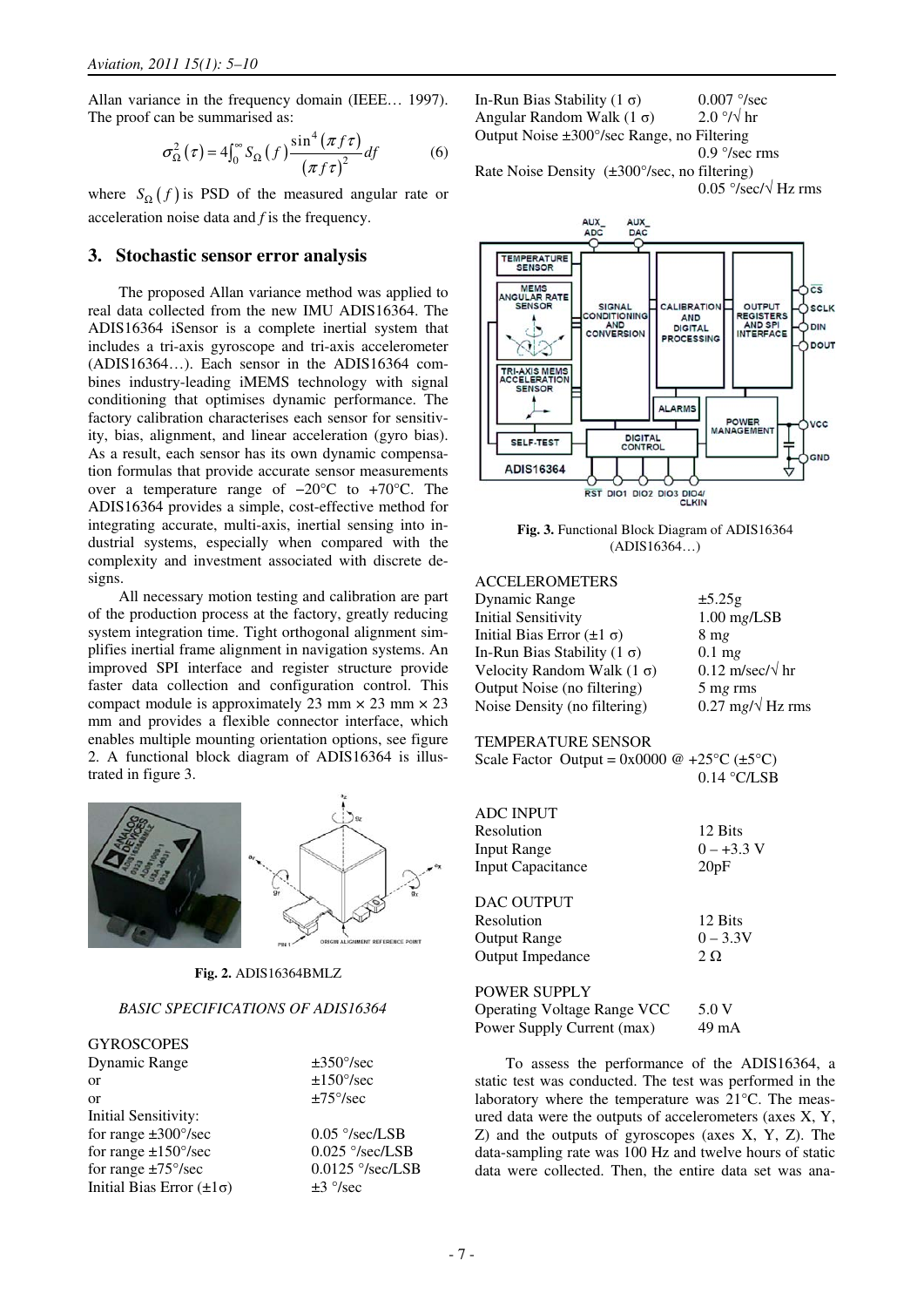lysed. A log-log plot of the ADIS16364's three axis gyros' and three axis accelerometers' Allan standard deviation versus averaged time are shown in figures 4 and 5.



**Fig. 4.** Error analysis of accelerometers (X – averaged time, Y – Allan deviation, L – lower sigma boundary, U – upper sigma boundary)



**Fig. 5.** Error analysis of gyroscopes (X – averaged time, Y – Allan deviation,  $L$  – lower sigma boundary, U – upper sigma boundary)

### **4. Results**

The magnitude of each stochastic error can be determined from the data by the Allan deviation analysis.

The random walk is the dominant noise for short averaged periods. It can be shown how to obtain the random walk coefficients from the Allan deviation log-log plot result. For accelerometer X, a straight line with slope of – 0.5 is fitted to the long averaged time part of the plot and meets the  $\tau$ =1 second line at a value of 0.00029 (IEEE... 1997; Sotak *et al.* 2009; Reinstein *et al*. 2009).

The almost flat part of the curve of the long averaged part is indicative of the low frequency noise that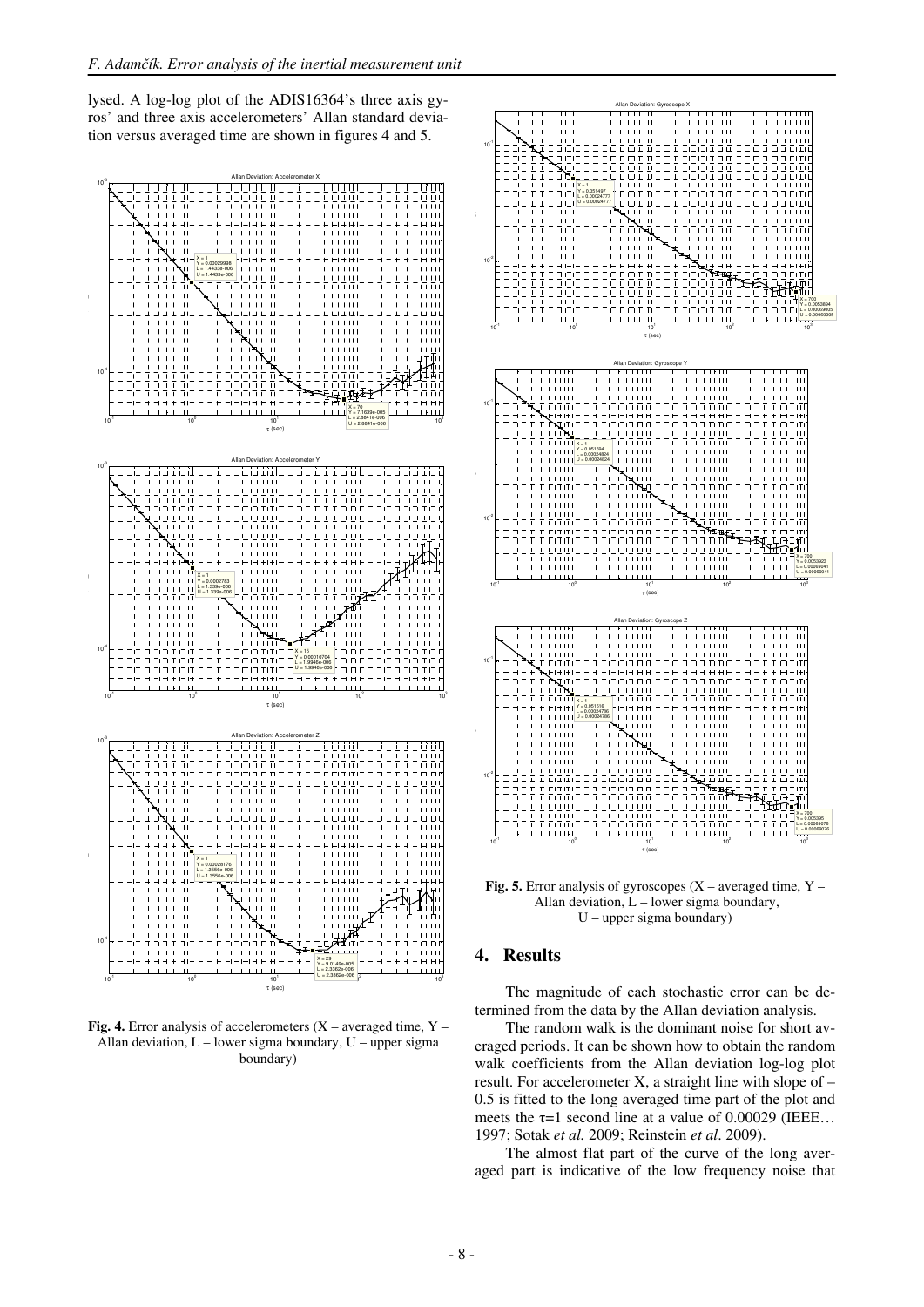determines the bias variations of the run (bias instability). The origin of this noise is the electronics or other components susceptible to random flickering (Hou 2004; Stockwell 2008). The zero slope line, which is fitted to the bottom of the curve, determines the upper limit of bias instability. Such a line meets the ordinate axis at a value of  $7.16e^{-5}$  and dividing this by 0,664 yields the maximum bias instability value of 0.107 m*g* (IEEE… 1997; Sotak *et al*. 2009; Reinstein *et al*. 2009). We can determine the same parameters for other accelerometers and gyroscopes.

#### *RESULTS FOR ADIS16364*

| Random Walk             | measured                       | datasheet                     |
|-------------------------|--------------------------------|-------------------------------|
| Accelerometer X         | $0.29$ mg/ $\sqrt{s}$          | $0.2 \text{ mg/v}$ s          |
| Accelerometer Y         | $0.27 \text{ mg/s}$            | $0.2 \text{ mg/s}$            |
| Accelerometer Z         | $0.28$ mg/ $\sqrt{s}$          | $0.2 \text{ mg/s}$            |
| <b>Bias Instability</b> |                                |                               |
| Accelerometer X         | $0.107$ mg                     | $0.1$ mg                      |
| Accelerometer Y         | $0.161$ mg                     | $0.1$ mg                      |
| Accelerometer Z         | $0.135$ mg                     | $0.1$ mg                      |
| Random Walk             | measured                       | datasheet                     |
| Gyroscope X             | $0.05\%$ s                     | $0.03 \frac{\circ}{\sqrt{s}}$ |
| Gyroscope Y             | $0.05\%$ s                     | $0.03 \frac{\circ}{\sqrt{s}}$ |
| Gyroscope Z             | $0.05\%$ / $\sqrt{s}$          | $0.03 \frac{\circ}{\sqrt{s}}$ |
| <b>Bias Instability</b> |                                |                               |
| Gyroscope X             | $0.008$ $\degree$ /sec         | $0.007$ $\degree$ /sec        |
| Gyroscope Y             | $0.008$ °/sec                  | $0.007$ $\degree$ /sec        |
| Gyroscope Z             | $0.008$ $\degree$ /sec         | $0.007$ $\degree$ /sec        |
| <b>Bias</b>             | measured (average of data)     |                               |
| Accelerometer X         | $0.0273$ mg                    |                               |
| Accelerometer Y         | $-0.0211$ mg                   |                               |
| Accelerometer Z         | -0.9986 mg (including gravity) |                               |
| Output noise (rms)      | measured                       | datasheet                     |
| Accelerometer X         | $3 \text{ mg}$                 | $5 \text{ mg}$                |
| Accelerometer Y         | $2.8 \text{ mg}$               | 5 <sub>mg</sub>               |
| Accelerometer Z         | 2.9 <sub>mg</sub>              | 5 <sub>mg</sub>               |
| Bias                    | measured (average of data)     |                               |
| Gyroscope X             | $0.331\degree$ /s              |                               |
| Gyroscope Y             | $-0.104^{\circ}/s$             |                               |
| Gyroscope Z             | $-0.099^{\circ}/s$             |                               |
| Output noise (rms)      | measured                       | datasheet                     |
| Gyroscope X             | $0.52 \degree$ /sec            | $0.8\degree$ /sec             |
| Gyroscope Y             | $0.51$ $\degree$ /sec          | $0.8\degree$ /sec             |
| Gyroscope Z             | $0.52 \degree$ /sec            | $0.8\degree$ /sec             |

## **5. Conclusions**

The paper describes the crucial importance of the identification of inertial sensor error parameters. The random walk process and sensor bias instability were considered as the most important and hence determined for the tested new IMU ADIS16364. Comparing the results

obtained from sensor error analysis using the Allan variance method and sensor errors obtained from the datasheet it is clear that sensor errors are very similar and are different for each sensor. For long averaged periods the Allan variance curves of the accelerometers show the presence of correlated noise. For determining the correlated noise parameters it is necessary to have more static data. Using obtained error parameters users can better model sensor performance according to the existing noise terms within the sensor output. Random walk is an important noise term and can be used to evaluate the sensor noise intensity. In the Kalman filter design, the amplitude of random walk coefficients can be directly used in the process noise covariance matrix with respect to the appropriate sensor. Therefore, the error analysis can be widely used in inertial sensor stochastic modelling.

#### **References**

- *ADIS16364 High Precision Tri-Axis Inertial Sensor* [online]. Available from Internet: <http://www. analog.com/en/sensors/inertialsensors/adis16364/produc ts/product.html>.
- Allan, D. W.; Ashby, N.; Hodge, C. C. 1997. *The Science of Timekeeping:* Hewlett Packard Application Note. 1289.
- Chatys, R.; Koruba, Z. 2005. Gyroscope-based control and stabilization of unmanned aerial mini-vehicle (MINI-UAV), *Aviation* 9 (2): 10–16.
- Cizmar, J.; Skvarek, J.; Jalovecky, R. 2008. An inertial reference unit – development and testing, in *International Scientific Conference*. Bratislava, 29th April 2008. 2<sup>st</sup> ed. ISBN: 978-80-8075-324-5.
- Gao, J. 2007. *Development of a Precise GPS/INS/On-Board Vehicle Sensors Integrated Vehicular Positioning System:* PhD Thesis. Department of Geomatics Engineering, University of Calgary.
- Hou, H. 2004. *Modelling Inertial Sensors Errors Using Allan Variance:* Phd Thesis. Department of Geomatics Engineering, University of Calgary.
- *IEEE Standard Specification Format Guide and Test Procedure for Single-Axis Interferometric Fiber Optic Gyros.* 1997. IEEE Std. 952.
- Kopecki, G.; Pieniążek, J.; Rogalski, T., *et al*. 2010. Proposal for navigation and control system for small UAV, *Aviation* 14(3): 77–82.
- Lawrence, C. N.; Darryll, J. P.1997. Characterization of ring laser gyro performance using the Allan variance method, *Journal of Guidance, Control, and Dynamics* 20(1): 211–214. January–February.
- Reinstein, M.; Sipos, M.; Rohac, J. 2009. Error analyses of attitude and heading reference systems, *Przegl*ą*d Elektrotechniczny* 85(8): 118. ISSN 0033-2097.
- Sotak, M. 2008. Application of wavelet analysis to inertial measurements, *Science & Military* 3(2): 17–20. ISSN 1336-8885.
- Sotak, M. 2008. Estimation of stochastic coefficients of inertial sensors, *Science & Military* 3(2): 13–16. ISSN 1336-8885.
- Sotak, M. 2009. Determining stochastic parameters using an unified method, *Acta Electrotechnica et Informatica* 9 (2): 59–63. ISSN 1335-8243.